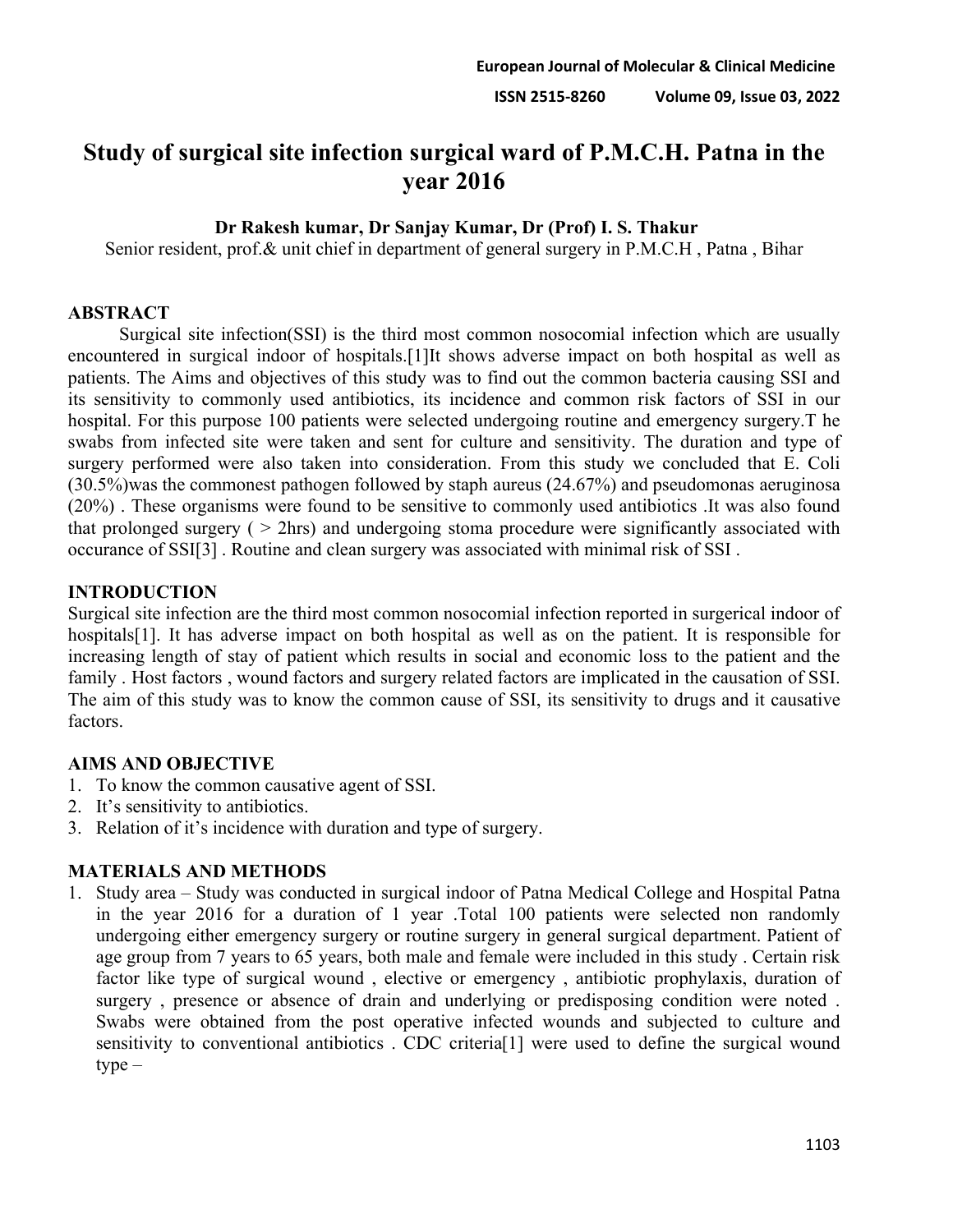**ISSN 2515-8260 Volume 09, Issue 03, 2022**

Class 1 – Clean

Class 2 – Clean contaminated

Class 3 – Contaminated

Class 4 - Dirty

Data was analysed and results were obtained

### **RESULTS**

- 1. SSI incidence was more in emergency Patient undergoing emergency surgery.
- 2. SSI incidence was more in Patient undergoing any form of stoma.
- 3. SSI incidence was more ( $13\%$  increase) in Patient having prolonged duration of surgery ( $> 2$  $hrs$ [4]
- 4. SSI incidence was also more in Patient with poor socioeconomic status and poor nutritional status.
- 5. SSI was more in Diabetic patient.
- 6. The commonest organism causing SSI was E.Coli (30.5%) followed by staph aureus (24.67%) and pseudomonas 20 %.This result was comparable with study conducted centre for disease control.[2]
- 7. In our study it was found that E.Coli was most sensitive to Amikacin(74%) followed by Gentamycin ,Fluroquinolones and Cephalosporine .This result was comparable with study conducted at CLSI.[1]
- Staph aureus was highly sensitive Linezolid, Gentamycin, Cephalosporin and Vancomycin.
- Pseudomonas was highly sensitive to Piperacilin  $+$  Tazobactum.[1,3]

# **DISCUSSION**

The incidence of SSI in our study was 13% which was a bit higher than other study [4] . However infection rate varing from 20% to as high as 75% have also been reported [4]. Prolonged duration of operation results in increase exposure of operation site to air , prolonged trauma and anesthesia and even blood loss[5].Rate of infection highest in contaminated followed by clean contaminated and least in clean wound. This result was quite comparable with results of other studies.Incidence of infection was more in emergency surgery , surgery requiring drain and in patient requiring prolonged stay in hospital. The most common organism causing nosocomial infection was E.Coli. These findings are found consistent with other studies.

# **CONCLUSION**

- 1. After study of 100 patient we come to a conclusion that incidence of SSI was more in patient undergoing emergency surgery having stoma , prolonged duration of surgery .
- 2. The common cause of SSI was E.Coli , followed by Staph aureus and Pseudomonas.
- 3. These bacteria was sensitive to commonly used antibiotics like Amikacin , Cephalosporin ,Fluoroquinolones , piperacilin + Tazobactum and Linezolid.